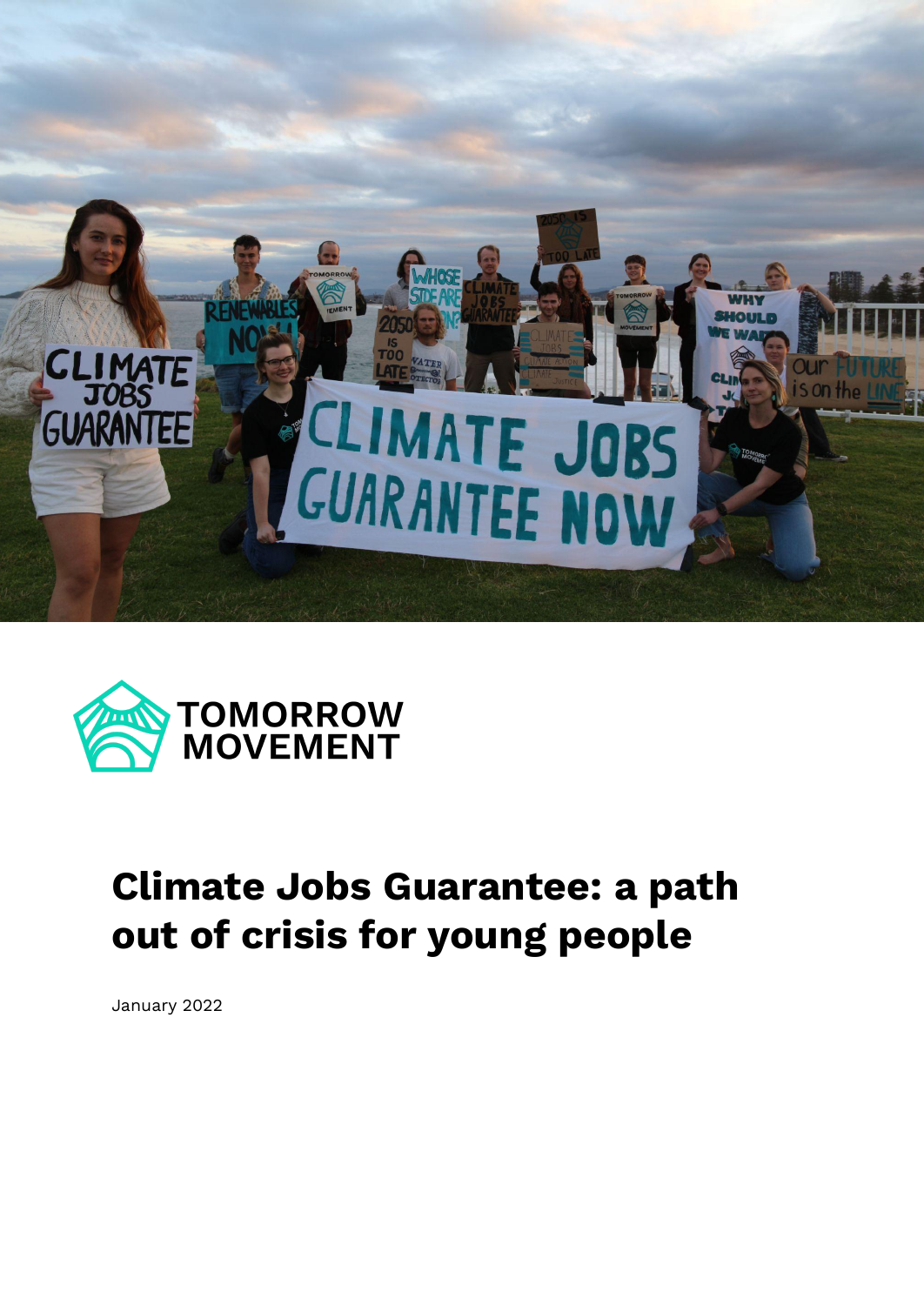## **Executive Summary**

The Tomorrow Movement welcomes the opportunity to provide recommendations regarding our priorities for the 2022-23 Budget.

We are living in a time of intersecting crises - a global pandemic, rising unemployment and anthropogenic climate change. Young people find themselves at the crossroads of these crises and are in need of meaningful support via the Federal Budget.

This submission highlights the following:

- **1. Young people are disproportionately impacted by the health, employment and climate crises:** COVID-19 and the resulting recession disproportionately impact young people and their job prospects whilst simultaneously threatening their health, with COVID-19 cases most prevalent amongst people aged 20-29. Meanwhile, young people are set to bear the brunt of the projected impacts of the climate crisis in coming years.
- **2. The Australian Government needs to invest in effective and sustainable job creation:** There are currently more job seekers than jobs available. Direct investment in job creation that strengthens public services and transitions Australia to a green economy through a Climate Jobs Guarantee is critical.
- **3. No one should be living below the poverty line in Australia:** The current rate of JobSeeker and Youth Allowance are substantially below the poverty line and are the second-lowest rates of payment in Organisation for Economic Co-operation (OECD) countries.

#### **Summary of recommendations**

The Tomorrow Movement recommends that the Treasury take the following actions in relation to the 2022-2023 Budget:

- 1. Commit to a Climate Jobs Guarantee to meet the intersectional challenges of effective job creation for young people, strengthening our public healthcare system and sustainably transitioning our energy infrastructure.
- 2. Restore JobSeeker, Youth Allowance and other income support payments to the amounts paid between April and September 2020, above the poverty line (i.e. at least \$550 per week), and extend these payments to all who need them regardless of visa status.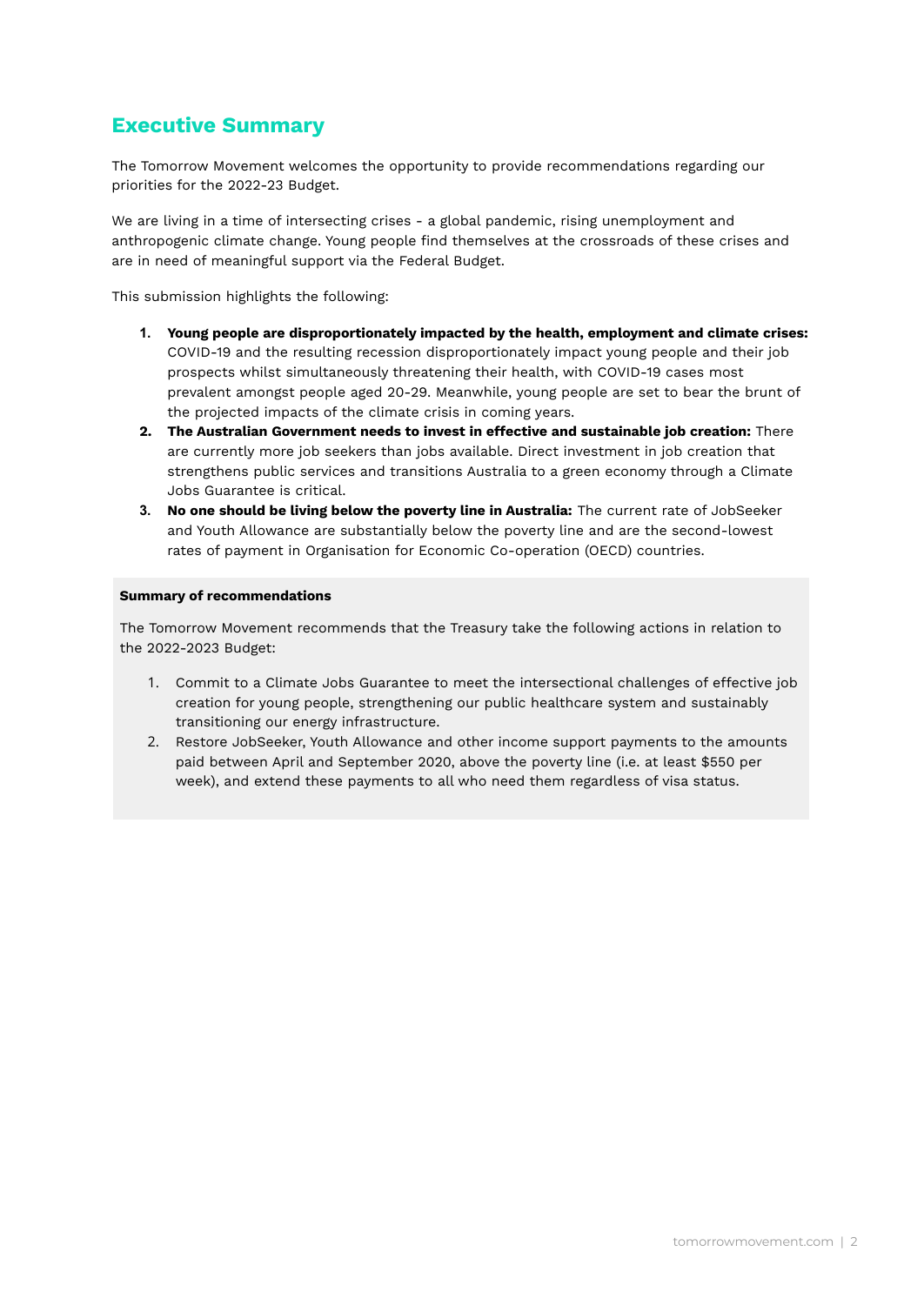## **1. Young people are disproportionately impacted by the health, employment and climate crises**

#### **Young workers were already entering a weak labour market pre-COVID-19**

Young people's career trajectories and working futures were shifting from previous generations even prior to COVID-19. A weak labour market, prevalent since the Global Financial Crisis, 1 has led to a number of worrying trends for young people entering the workforce:

- **High youth underutilisation:** Almost one in three young people were unemployed or underemployed prior to COVID-19. 2
- **Increase in casual full-time work:** Since 1992, the number of young people (15-24) in casual full-time employment has more than doubled. $3$
- **● Growth of the gig economy workforce:** Since 2016, the gig economy workforce is estimated to have grown by 340% with young people (under 35) making up over 50% of this workforce. 4
- **● Experiences of wage theft:** Young people are disproportionately exposed to issues of wage theft as demonstrated by several major cases during 2019. 5
- **Low or zero wage growth for young workers:** Young workers aged 20-34 experienced nearly zero growth in real wage rates from 2008 to 2018. 6

#### **COVID-19 exacerbated inequalities in the labour market**

COVID-19 has impacted every element of young people's working lives. In 2020, young people were disproportionately exposed to the risks of job losses and are likely to feel the impact of the pandemic for the next decade in their careers.<sup>7</sup>

- **Disproportionate job losses:** Young people were overrepresented in some of the industries hardest hit by COVID-19. For 15-19 year-olds, the accommodation and food services sector provides employment for more than 35% of young working people. For 20-24 year-olds retail trade, at 18%, and accommodation and food services, at 15%, are the two biggest industry employers. 8
- **Job losses concentrated on casual work:** Analysis during COVID-19 highlighted that the number of casual jobs in small business had fallen 25% between the first week of March and the last week of April, compared to 2% for full time and 5% for part-time jobs. **9**
- **Scarring effects may linger for a decade:** Insights from previous recessions show that young people may experience scarring effects in the labour market for up to a decade resulting in lower wages, higher likelihood of overqualification for jobs and higher rates of unemployment and underemployment. 10

<sup>&</sup>lt;sup>1</sup> Productivity Commission (2020), "Climbing the jobs ladder". Available at: <https://www.pc.gov.au/research/supporting/jobs-ladder>

<sup>&</sup>lt;sup>2</sup>Foundation for Young Australians (2018), "The New Work Reality". Available at: <https://www.fya.org.au/report/the-new-work-reality/>

<sup>&</sup>lt;sup>3</sup> ibid.

<sup>&</sup>lt;sup>5</sup> See Young Workers Centre (2019) for more information: <sup>4</sup> Foundation for Young Australians (2020), "The New Work Standard". Available at: <https://www.fya.org.au/report/the-new-work-standard/>

<https://youngworkerscbr.org.au/2020/01/2019-a-crisis-year-for-wage-theft/>

 $6$  Productivity Commission (2020), "Climbing the jobs ladder".

<sup>7</sup> ibid.

<sup>8</sup> Foundation for Young Australians (2020), "The New Work Standard".

<sup>&</sup>lt;sup>9</sup> ibid.

 $10$  Productivity Commission (2020), "Climbing the jobs ladder".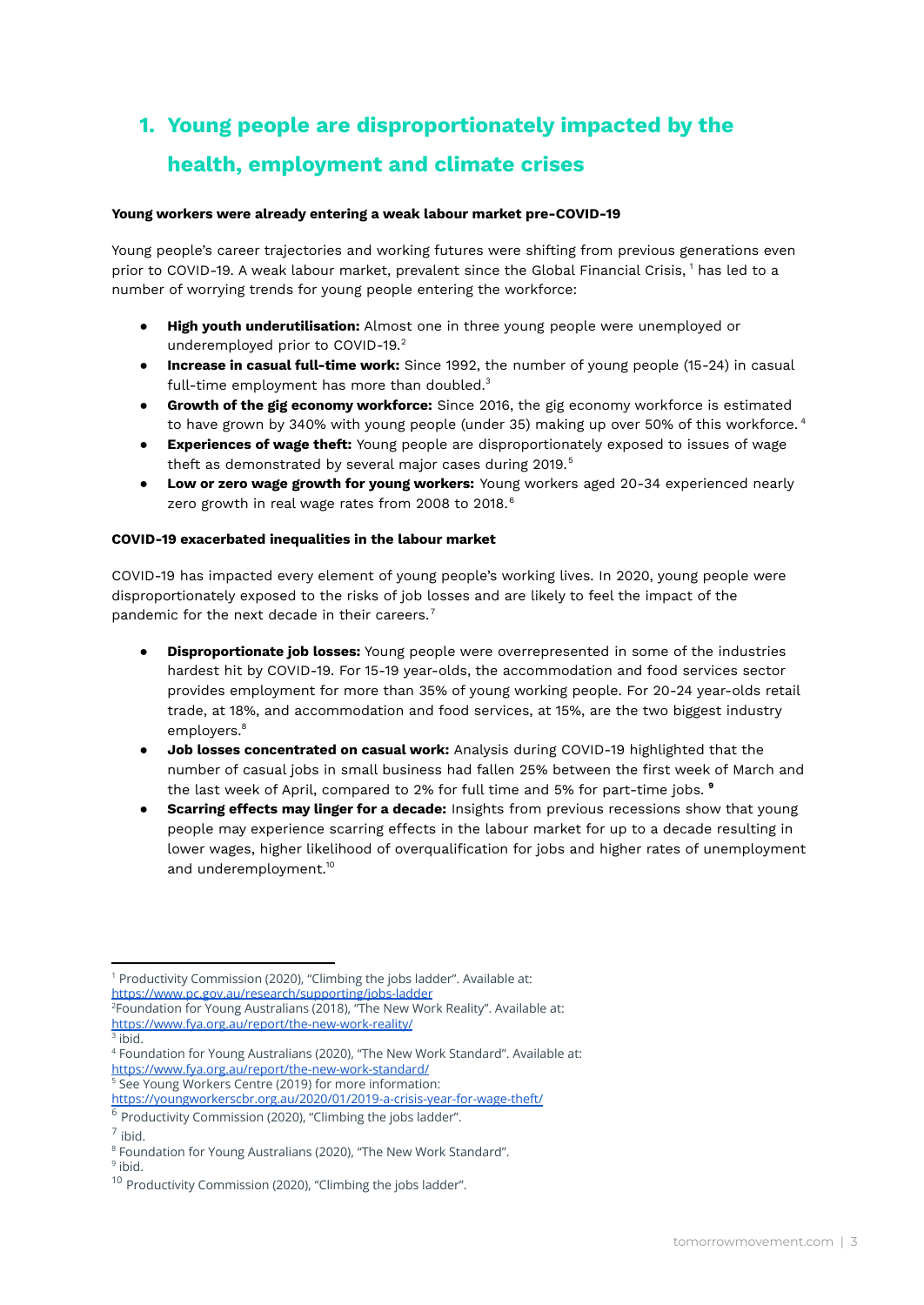#### **The current wave of COVID-19 is disproportionately impacting young people**

Over the duration of the pandemic, COVID-19 cases in Australia have been most prevalent amongst young people aged 20-29." The current wave has hit young people particularly hard, with many unable to work whilst isolated at home and left with no meaningful income support. Casual jobs without sick leave exacerbate this precarity. The lack of readily available Rapid Antigen Testing kits has left young workers vulnerable to infection in retail and hospitality environments, with no alternative but to risk their health by attending work in order to pay for essentials.

#### **Current and predicted impacts of climate change will worsen in young people's lifetimes**

The 2021 Intergovernmental Panel on Climate Change report highlighted the unequivocal fact that human influence has warmed the atmosphere. $^{12}$  Furthermore, human-induced climate change is already leading to observed changes in extreme weather events in every region globally.<sup>13</sup> These changes are predicted to worsen significantly in the coming decades without deep reductions in carbon dioxide and other greenhouse gas emissions. Inaction on these realities leaves young people in a position of ever-increasing vulnerability and crisis.

## **2. A Climate Jobs Guarantee - The Australian Government needs to invest in effective and sustainable job creation**

There are nine job seekers for every job available in Australia.<sup>14</sup> The youth unemployment rate is currently 9.4% as of December 2021 - more than double the general rate of unemployment. 15

#### **European Union - the case for a youth jobs guarantee**

Since 2013 the European Union (EU) has deployed a Youth Guarantee and Youth Employment Initiative as an ambitious strategy to reduce youth unemployment. The program has seen all Member States commit to giving every young person (under 30) a good-quality offer of employment, continued education, an apprenticeship or a traineeship within a period of four months of becoming unemployed or leaving formal education.<sup>16</sup> A report conducted 3 years after the program launched found that there are 1.4 million fewer young people experiencing unemployment in the EU. $^{\mathrm{17}}$  Over 24 million young people who have been registered in Youth Guarantee schemes started an offer of employment, continued education, apprenticeships and traineeships. 18

#### **A Climate Jobs Guarantee in Australia**

<sup>16</sup> European Commission (2021), "The reinforced youth guarantee." Available at: <https://www.abs.gov.au/statistics/labour/employment-and-unemployment/labour-force-australia/latest-release>

<https://ec.europa.eu/social/main.jsp?catId=1079&langId=en>

 $11$  Australian Government Department of Health (2022), "COVID-19 cases by age group and sex." Available at: [https://www.health.gov.au/health-alerts/covid-19/case-numbers-and-statistics](https://www.health.gov.au/health-alerts/covid-19/case-numbers-and-statistics?utm_source=WhatsApp&utm_medium=Social&utm_campaign=CV19WhatsApp#cases-and-deaths-by-age-and-sex)

 $13$  ibid.  $^{12}$  Intergovernmental Panel on Climate Change (2021), "AR6 WGI Summary for Policymakers Headline Satements." Available at: [https://www.ipcc.ch/report/ar6/wg1/downloads/report/IPCC\\_AR6\\_WGI\\_Headline\\_Statements.pdf](https://www.ipcc.ch/report/ar6/wg1/downloads/report/IPCC_AR6_WGI_Headline_Statements.pdf)

<sup>15</sup> Australian Bureau of Statistics (2022), "Labour Force, Australia." Available at: <sup>14</sup> ACOSS (2021), "ACOSS calls on Government to do the right and smart thing on JobSeeker ahead of expected decision."

<sup>17</sup> European Commission Directorate-General for Employment, Social Affairs and Inclusion (2016), *The Youth Guarantee and Youth Employment Initiative three years on, European Commission, [Brussels]*, Available at: <https://eur-lex.europa.eu/legal-content/EN/TXT/PDF/?uri=CELEX:52016DC0646&from=EN>

 $18$  European Commission (2021), "The reinforced youth guarantee." Available at: <https://ec.europa.eu/social/main.jsp?catId=1079&langId=en>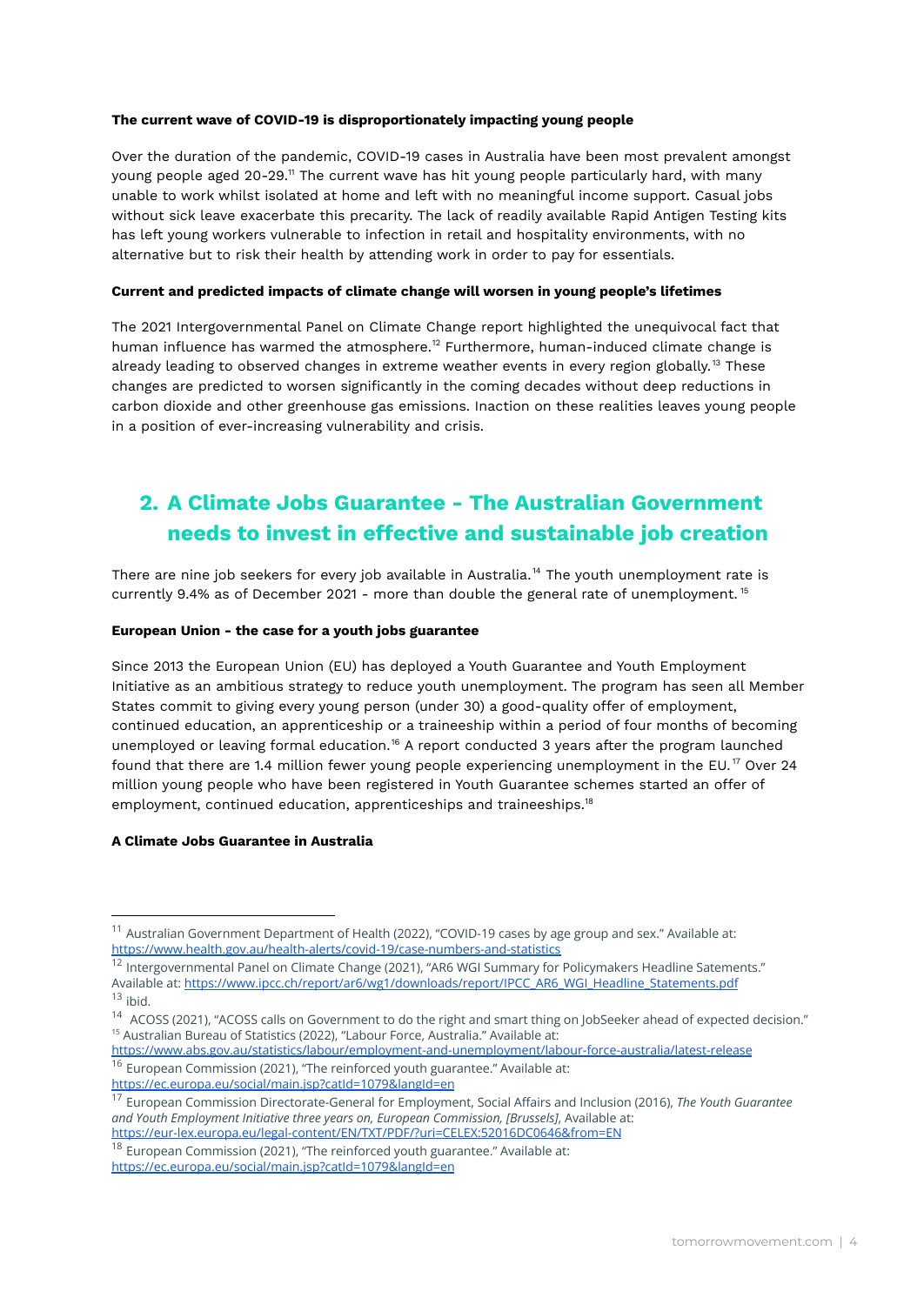Strengthening our public services, transitioning our energy system and preparing our cities and towns to withstand the impacts of climate change could create thousands of jobs. The Australian Government should commit to a Climate Jobs Guarantee and invest resources into solving the biggest crises of our time. Strengthening our public services, with an emphasis on public health, would enable us to better withstand the current health crisis, whilst also promoting resilience in the face of future crises. 94% of young people surveyed by Tomorrow Movement in 2021 agreed that the government should create new jobs and solve climate change with a Climate Jobs Guarantee. 19

A Climate Job Guarantee must meet the following criteria:

- 1. **Good jobs for everyone who wants one:** Millions of people can't find as much work as they want and the threat of unemployment is used by big business to force people to accept poorly paid and insecure working conditions. A Climate Jobs Guarantee must guarantee anyone — regardless of age, education levels or location — a permanent, unionised job that pays a living wage. These jobs will have leave entitlements and can be full or part-time based on the needs of the person looking for work, raising the standards of work for all workers.
- 2. **Urgent, coordinated action to solve the climate crisis:** The climate crisis is the fight of our lives and there is no shortage of work to be done for the urgent, large-scale action that's needed to solve it. The jobs created by a Climate Jobs Guarantee must be meaningful work that enriches and serves our communities, reaches 100% clean and renewable energy by 2030 and manages the climate impacts we can no longer avoid.
- 3. **Meaningful work that cares for our communities as decided by our communities:** The people who best know what kind of work their communities need are the people who live there. This program should be administered locally so that these jobs serve real needs in communities. In particular, First Nations Communities must have control over what work happens on their Country.
- 4. **Public service jobs in the hands of the public:** For too long, the needs of big business have been put ahead of the needs of our society. This is our chance to rebuild the public sector to provide great public services that meet everyone's needs and revitalise our cities, towns and communities. The jobs created by a Climate Jobs Guarantee must be public sector jobs that serve real community needs.
- 5. **A living income for all, whether people are working or not:** A Climate Job Guarantee must not come at the expense of income support for everyone else. Everyone, whether they work or not, is entitled to the dignity of a living income and the support they need.

60% of young people surveyed said a jobs guarantee program would solve the employment problems they had personally experienced. $^{\rm 20}$  Respondents to this survey identified that the most important industries for the government to be creating jobs in were Renewable Energy, Education and Health and Aged Care Services. They consistently ranked the Fossil Fuel Industry last (see Figure 1). A Climate Jobs Guarantee should prioritise work expanding clean energy, improving healthcare, massively expanding and upgrading public housing, modernising public transport, manufacturing essential goods in Australia, expanding sustainable agriculture and retrofitting homes to adapt to changing climates and improve energy efficiency.

 $19$  Tomorrow Movement (2021), "Youth Jobs: Crisis and Solutions." Available at:

 $20$  ibid. [https://tomorrowmovement.com/wp-content/uploads/2021/10/YouthJobs\\_SurveyReport\\_TmrwMvmt\\_Sept21.pdf](https://tomorrowmovement.com/wp-content/uploads/2021/10/YouthJobs_SurveyReport_TmrwMvmt_Sept21.pdf)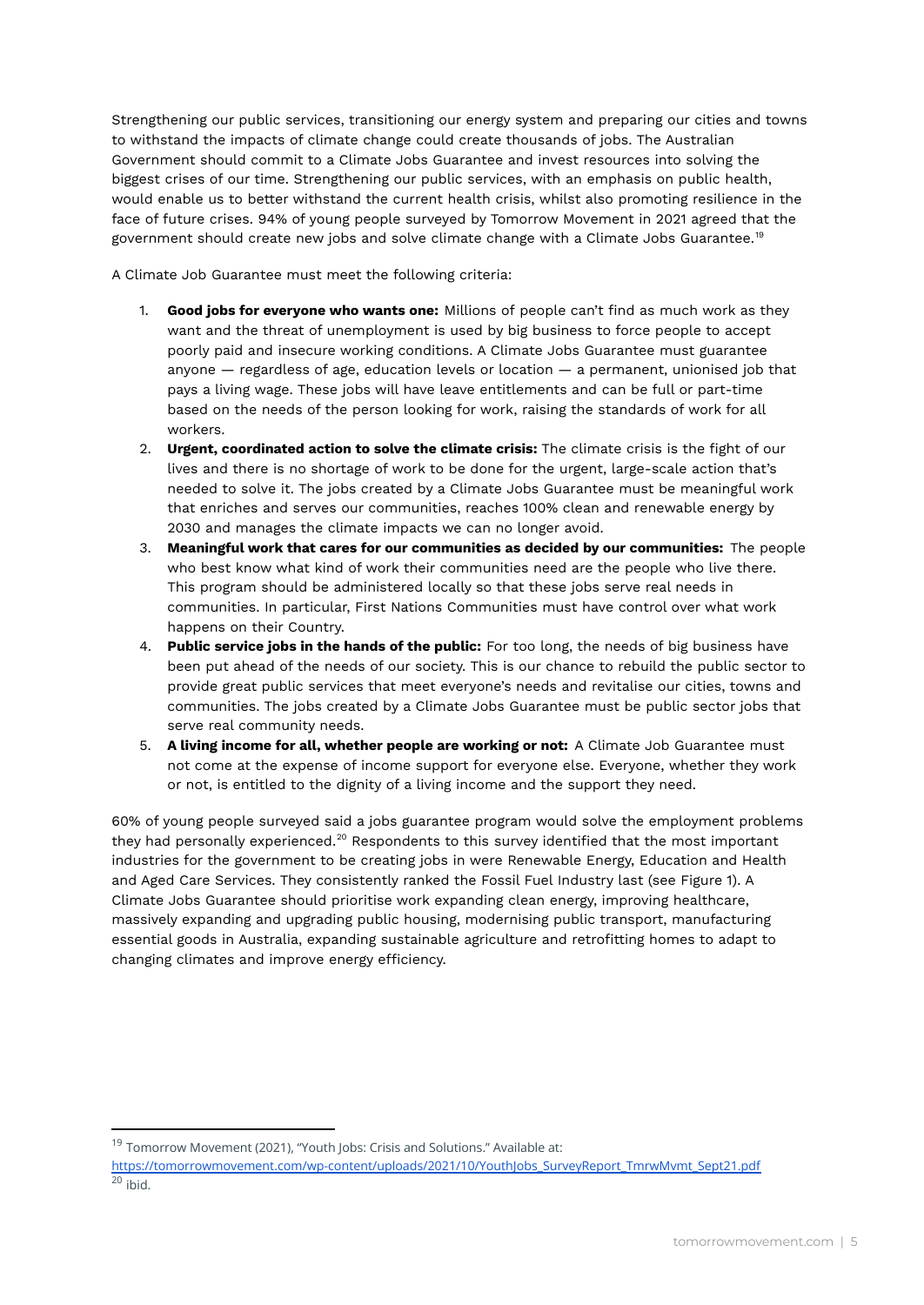

A Climate Jobs Guarantee is just one part of the response we need to address the health, employment and climate crises and build a society that works for everyone. Nobody can be left behind as we create the 100% renewable future we need, and support must be provided for workers in affected industries and communities. Everyone must be guaranteed a good job, great public services and a safe climate. A Climate Jobs Guarantee could be the cornerstone of an ambitious response to contemporary crises that would transform our society and improve the lives of millions of people.

#### **RECOMMENDATION 1**

Commit to a Climate Jobs Guarantee to meet the intersectional challenges of effective job creation for young people, strengthening our public healthcare system and sustainably transitioning our energy infrastructure.

## *3. No one should be living below the poverty line in Australia*

*"Young people shouldn't have to choose between going to the doctor or paying their rent. We shouldn't be living on rates lower than the current poverty level." Tiana, recipient of JobSeeker aged 21*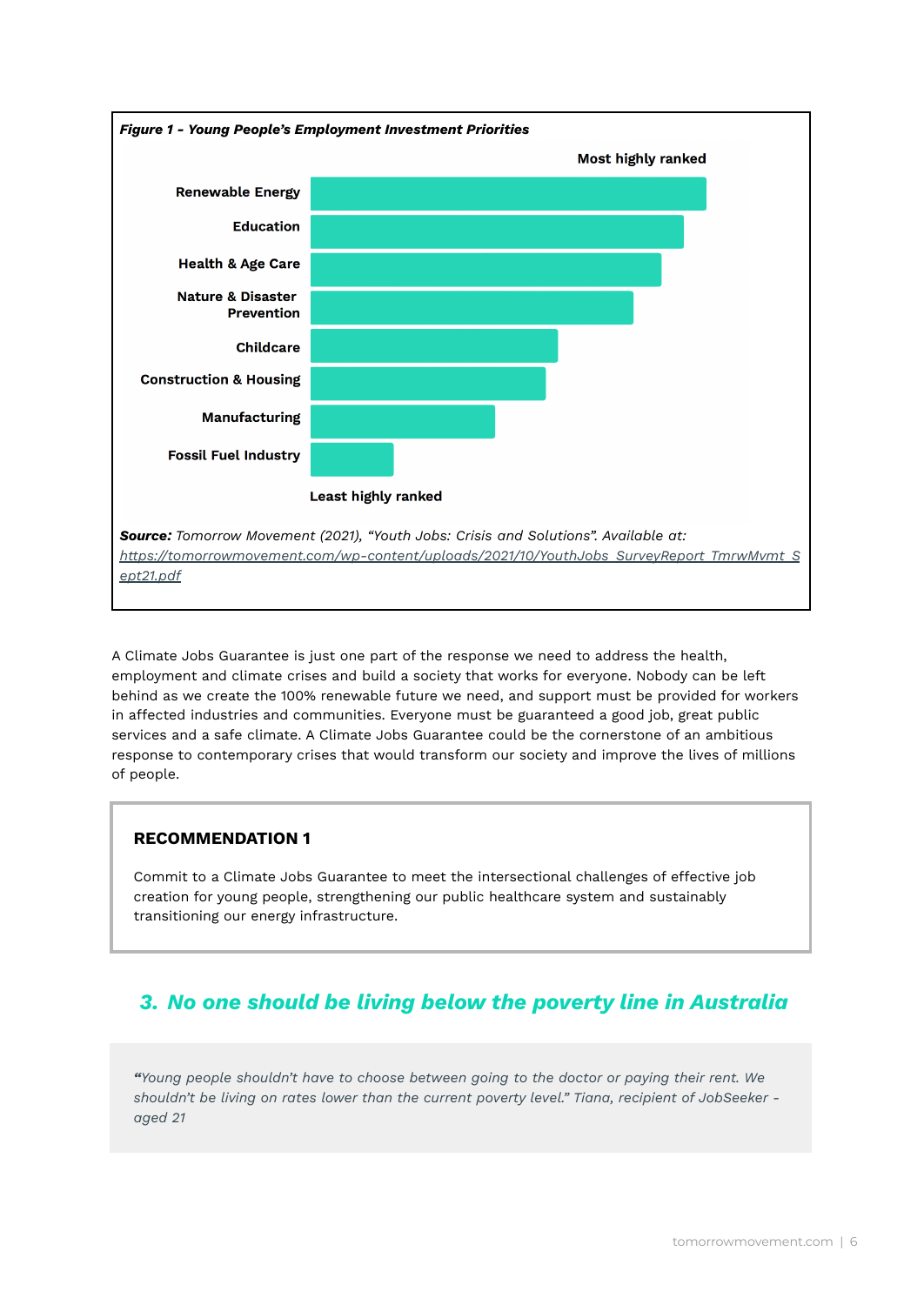#### **Current rates of JobSeeker and Youth Allowance are not liveable**

There are currently 376,578 young people (under 25) on JobSeeker and Youth Allowance in Australia. The rates of JobSeeker and Youth Allowance that are the equivalent of \$44.96 and \$37.89 per day respectively, substantially below the poverty line. $^{21}$  This rate is 42% of the minimum wage, the same as 2007. $^{22}$  Australia is far below most developed and progressive economies in the world in terms of unemployment benefits. Even with the marginal increase in April 2021, Australia has the second-lowest rate in the Organisation for Economic Co-operation (OECD), only ahead of Greece (see figure 2 for further detail). 23

At this rate of payment young people will struggle to pay for basics like food and rent. They are already increasingly locked out of rental markets, with analysis showing that 0% of rental listings are affordable for young people on JobSeeker and Youth Allowance at pre-COVID rates.  $^{24}$ 

At the beginning of COVID-19 with the introduction of the Coronavirus Supplement in April 2020 (see figure 3), people on income support payments were more effectively able to cover their living costs. With the increased rate of income support payments (the addition of the coronavirus supplement brought the rate to approximately \$80 a day), 80% of people reported using the additional income to cover household bills, and 60% reported using it for groceries. 25

<sup>&</sup>lt;sup>21</sup> Rates referenced are for a single person, living without dependents, and out of home or independent for Youth Allowance.

Grattan Institute (2021), "Now is an especially bad time to cut unemployment benefits". Available at: <https://grattan.edu.au/news/now-is-an-especially-bad-time-to-cut-unemployment-benefits/>

 $23$  ibid.  $22$  Grattan Institute (2021), "Now is an especially bad time to cut unemployment benefits".

<sup>&</sup>lt;sup>24</sup>Anglicare (2020), "Special Release: Rental Affordability Update." Available at:

[https://www.anglicare.asn.au/docs/default-source/default-document-library/special-release-rental-affordability-update.p](https://www.anglicare.asn.au/docs/default-source/default-document-library/special-release-rental-affordability-update.pdf?sfvrsn=4) [df?sfvrsn=4](https://www.anglicare.asn.au/docs/default-source/default-document-library/special-release-rental-affordability-update.pdf?sfvrsn=4)

<sup>25</sup> ABS (2020), "Household Impacts of COVID-19 Survey Results." Available at:

[https://www.abs.gov.au/statistics/people/people-and-communities/household-impacts-covid-19-survey/latest-release#sti](https://www.abs.gov.au/statistics/people/people-and-communities/household-impacts-covid-19-survey/latest-release#stimulus-payments) [mulus-payments](https://www.abs.gov.au/statistics/people/people-and-communities/household-impacts-covid-19-survey/latest-release#stimulus-payments)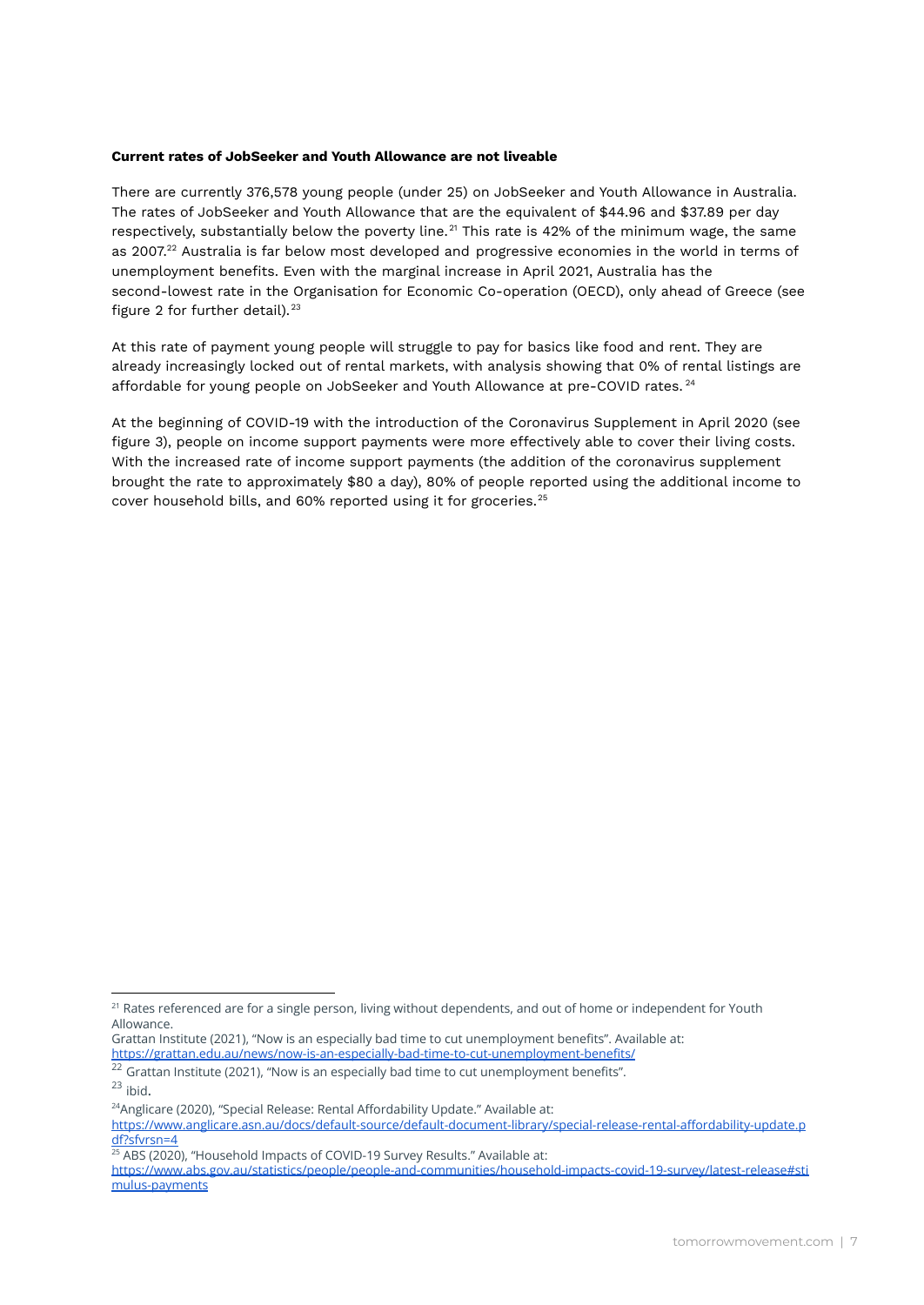

| Introduction of the<br><b>Coronavirus</b><br><b>Supplement</b>         | \$300 cut to the<br><b>Coronavirus</b><br><b>Supplement</b>            | Further \$100 cut to the<br><b>Coronavirus</b><br><b>Supplement</b>    | Current end date of the<br><b>Coronavirus</b><br><b>Supplement</b> |
|------------------------------------------------------------------------|------------------------------------------------------------------------|------------------------------------------------------------------------|--------------------------------------------------------------------|
| Eligible income support<br>recipients received \$550 per<br>fortnight. | Eligible income support<br>recipients received \$250 per<br>fortnight. | Eligible income support<br>recipients received \$150 per<br>fortnight. | Income support recipients will<br>receive no additional support.   |

#### **Young people need a liveable income to look for work**

Looking for work takes time and costs money, and can be difficult for young people experiencing high levels of financial stress. The OECD has found that higher income support payments means less financial stress and as a result a higher ability to commit to job searching and pay for transport, clothing and other costs for job interviews. $^{26}$  The report also highlighted that the rate of Newstart

<sup>&</sup>lt;sup>26</sup> OECD (2010), "Survey of Australia". Available via The Conversation at:

[https://cdn.theconversation.com/static\\_files/files/1345/Extract\\_from\\_OECD\\_2010\\_Survey\\_of\\_Australia.pdf?1606449879](https://cdn.theconversation.com/static_files/files/1345/Extract_from_OECD_2010_Survey_of_Australia.pdf?1606449879)